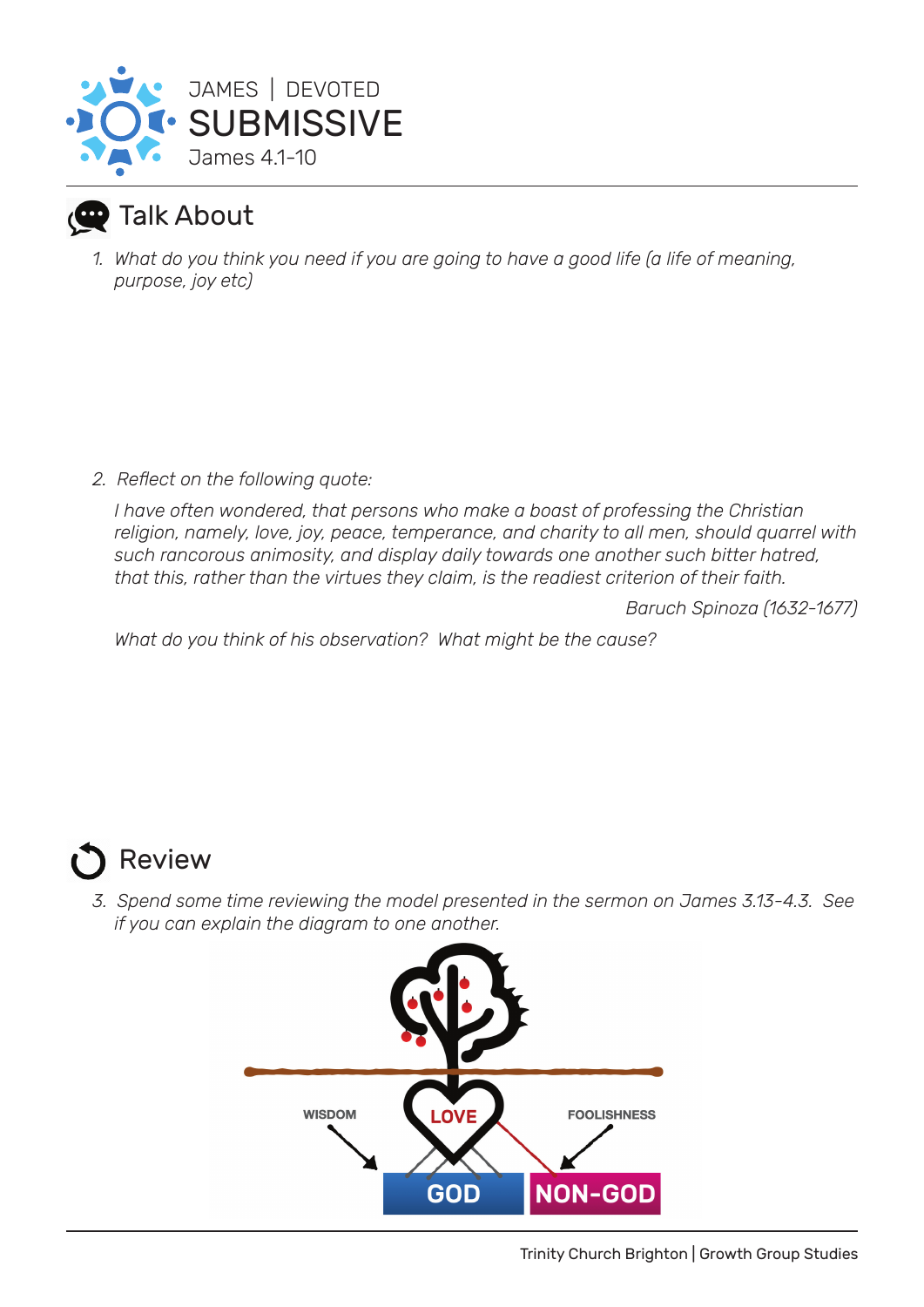*4. Read James 3.13-18. List the fruit of both "wisdom from above" and "wisdom from below".*



 $\Omega$  Explore

*5. According to James, what causes the "warfare" that is occurring in the church?*

*6. Why do you think this leads to such hostility?*

*7. What is wrong with how they are asking God? What does this show about their hearts?*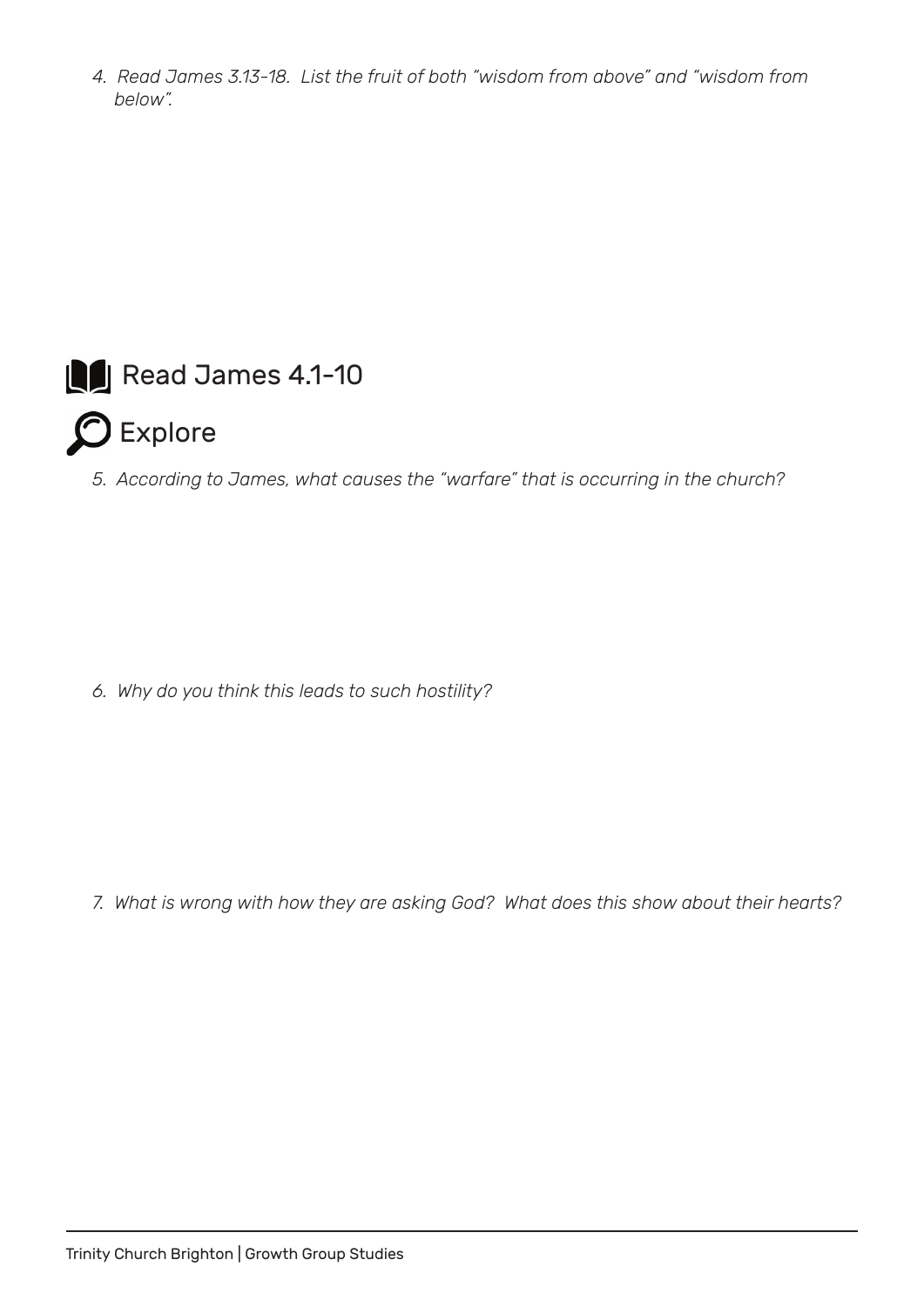*8. Link the phrase with its source. Where do you hear these ideas communicated in our society today?*



*9. James calls the church "adulterous people". Why does he frame their sin in terms of marital unfaithfulness? (see Hosea 3.1)*

*10. Why are you not able to be a friend of both God and the world? (why can't you be a dual citizen?)*

*11. What is the solution that James encourages?*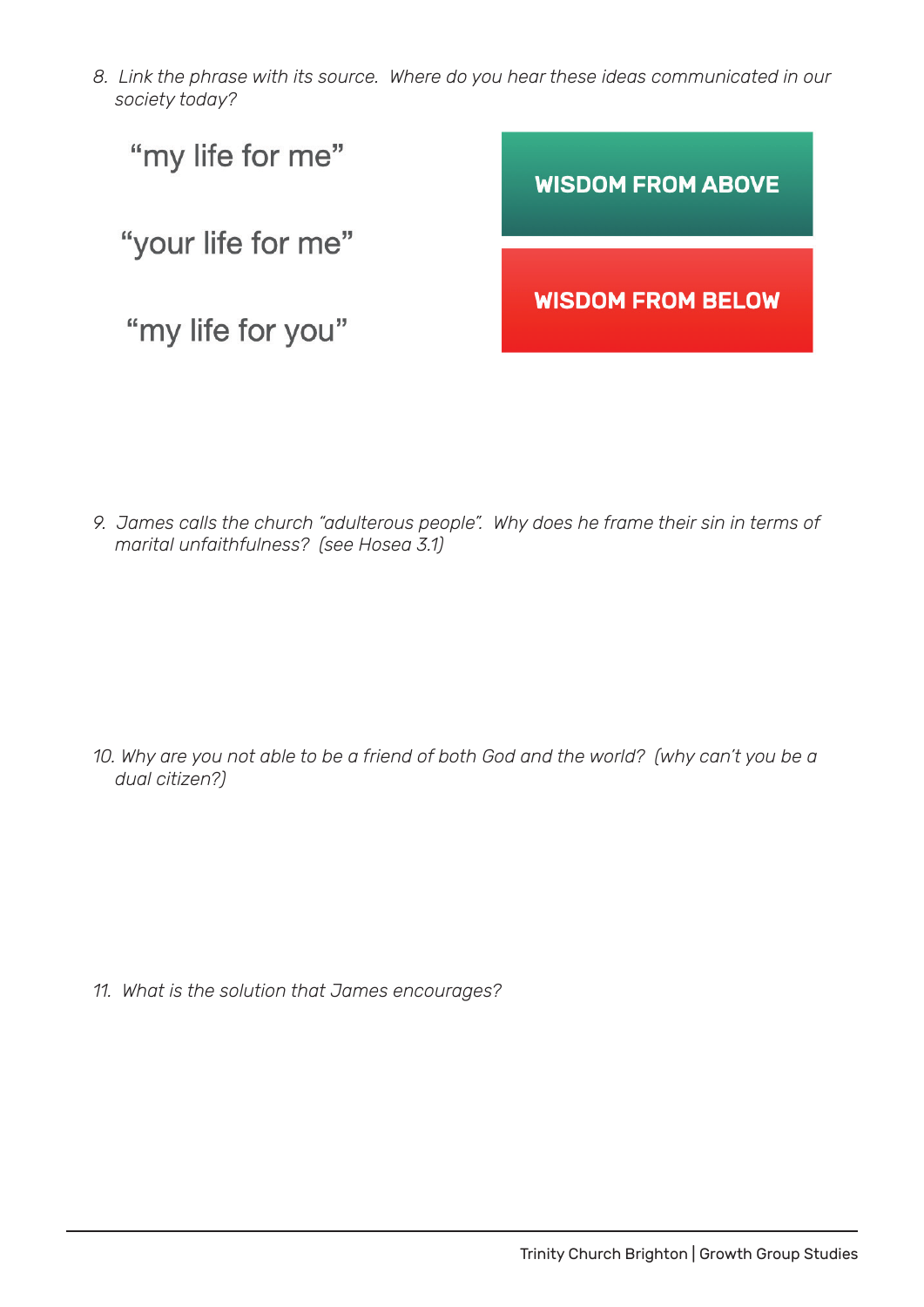*12. How does God's promise in v6 and v10 enable our response?*

*13. How will their desires ultimately be satisfied?*



*14. Why do you fight? Which desires (power, approval, comfort, security) do you feel most keenly?*

*15. How are you tempted to satisfy these in things that are "not-God"?*

*16. How does God in the gospel meet these desires in a better way?*